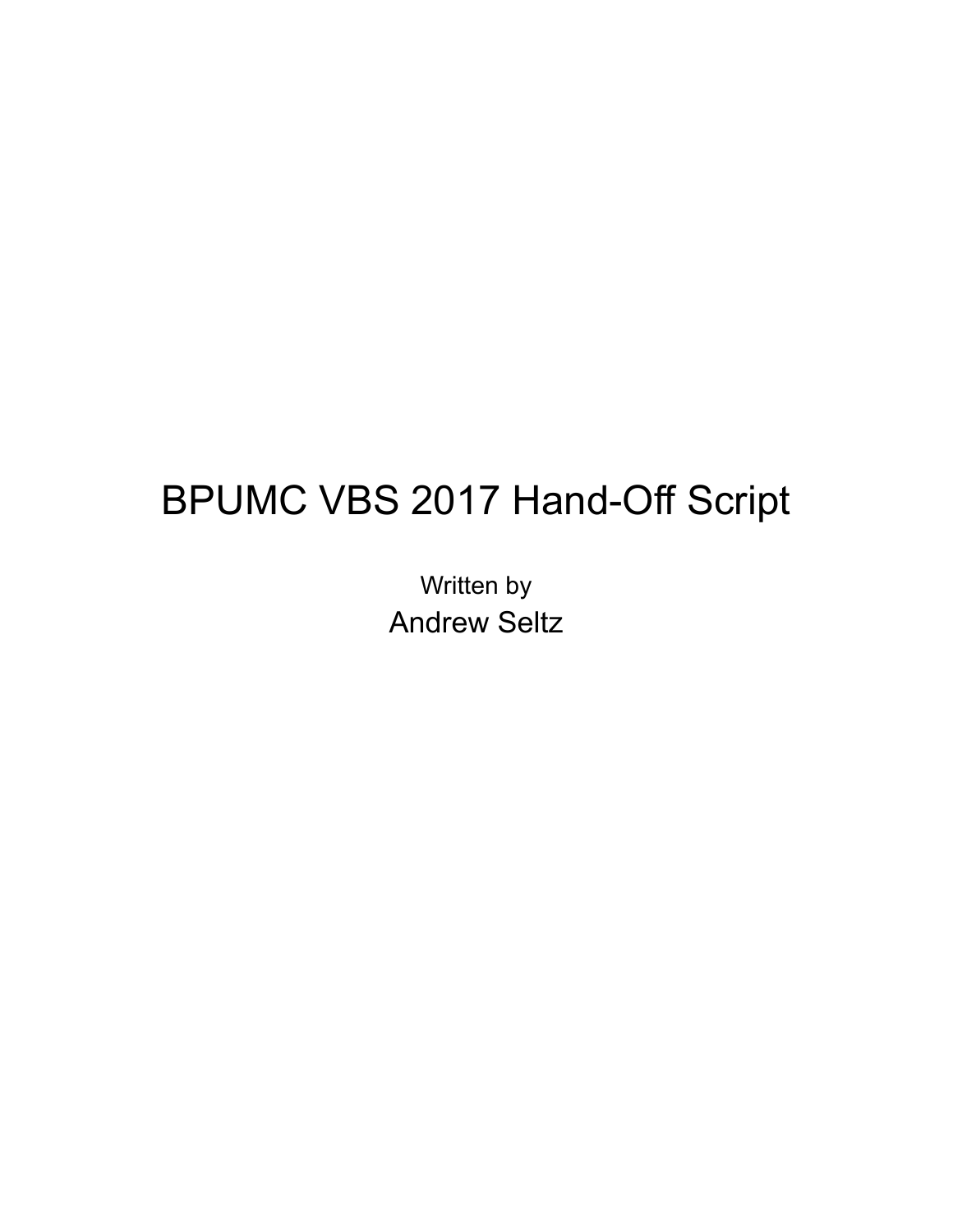INT: Office of Otto Crankengear, CEO of the Maker Fun Factory.

### CLARK CAVERN Excuse me, Mr. Crankengear

#### MR. CRANKENGEAR

Clark, come in here you genius inventor, you! What's going on in that big brain of yours?

#### CLARK CAVERN

Well, you see sir, it's been almost a year since you hired me to run the invention program here at the Maker Fun Factory.

#### MR. CRANKENGEAR

Best decision I ever made. Once I saw that Fall Stopper of yours, I knew you were special. You've got IT! Look, I've got mine right here. Used it this morning in the shower. Could have taken a nasty fall, but this baby saved the day.

#### CLARK CAVERN

Thing is, sir, I'm a cave guy and underground is where I belong.

#### MR. CRANKENGEAR

Of course you do. I don't know why you stayed here so long. You should quit this job and focus on what you do best. But you've got to find your replacement before you go. You can't leave old Crankengear in the lurch.

#### CLARK CAVERN

I don't know, Mr. Crankengear, I've never hired anybody before.

#### MR. CRANKENGEAR

Nothing to it. A toddler could do it. Just post an ad on that Internet thingy and, quick-as-a-pickle, you're done! I'm interviewing a new director of communications this afternoon.

#### CLARK CAVERN But…

Mr. Crankengear ignores him. Clark Cavern walks away as he keeps talking.

#### MR. CRANKENGEAR

You know, this fall stopper is really amazing. I'm gonna get a bunch of them. I'll keep one in the car. One in the office. I could even put one in the elevator - I'm always falling down in there!

INT: Clark Cavern's office at the Maker Fun Factory.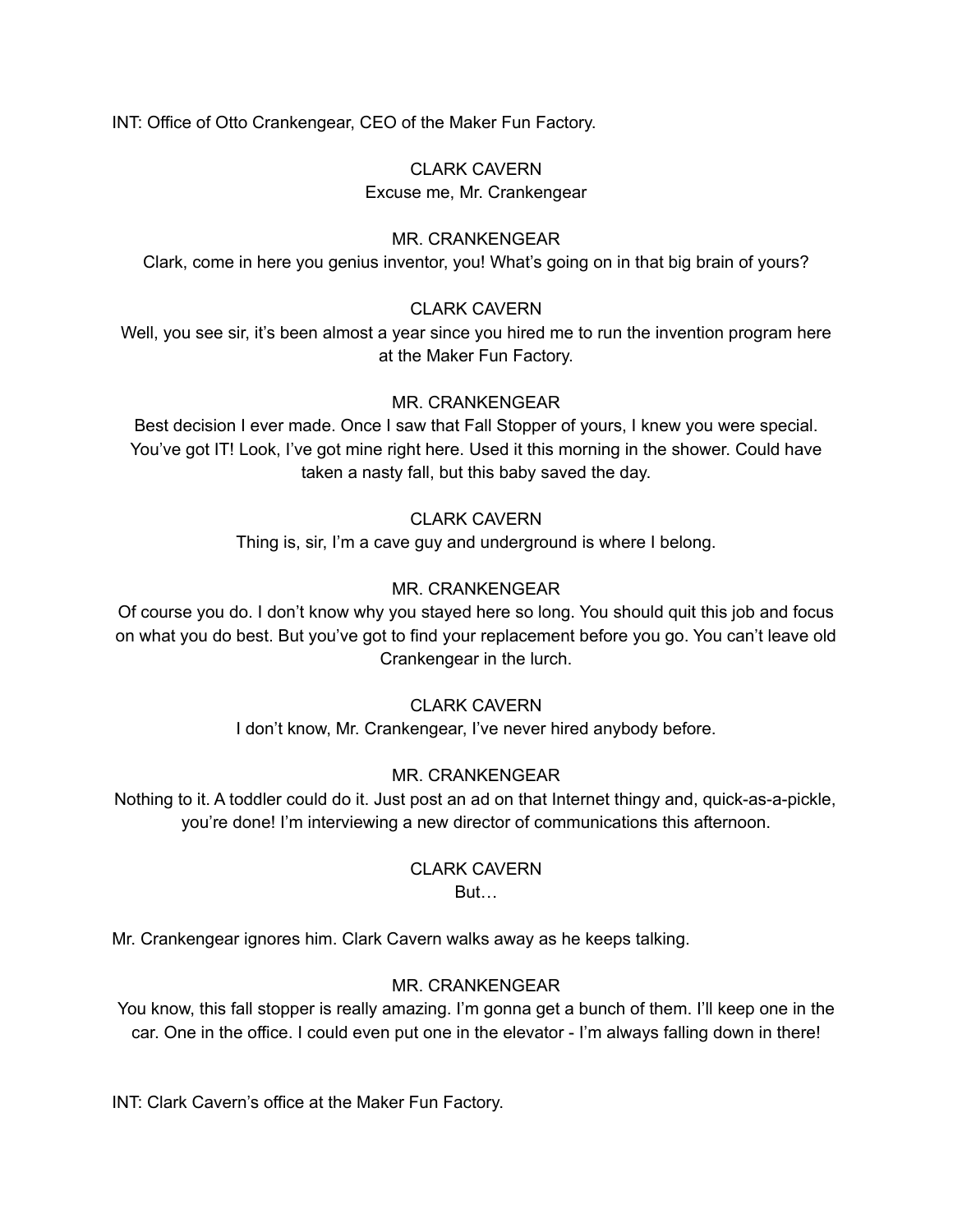Clark is in his office typing on the computer.

Angle on Screen: "Wanted, Chief Inventor for the Maker Fun Factory. Apply In Person"

Clark presses the send button and sits back in his chair.

#### CLARK CAVERN And now we wait.

SFX: Door Knock

Clark gets up to open the door.

### CLARK CAVERN I wonder who that could be?

Clark opens the door to reveal a huge line of people waiting to be interviewed. Angle on Clark with the look of shock.

CUT TO:

#### CLARK CAVERN

Well, congratulations on receiving your doctor of divinity degree.

Rev. Dr. Peter von Herrmann smiles.

#### CLARK CAVERN

Are you available to work on Sundays?

Rev. Dr. Peter von Herrmann sucks air and shakes his head no. Clark crosses his name off the list.

CUT TO:

#### CLARK CAVERN

You have a very impressive resume. Everest expedition, caving instructor.

Melissa smiles.

#### CLARK CAVERN

This job requires excellent people skills. Are you comfortable with public speaking?

#### MELISSA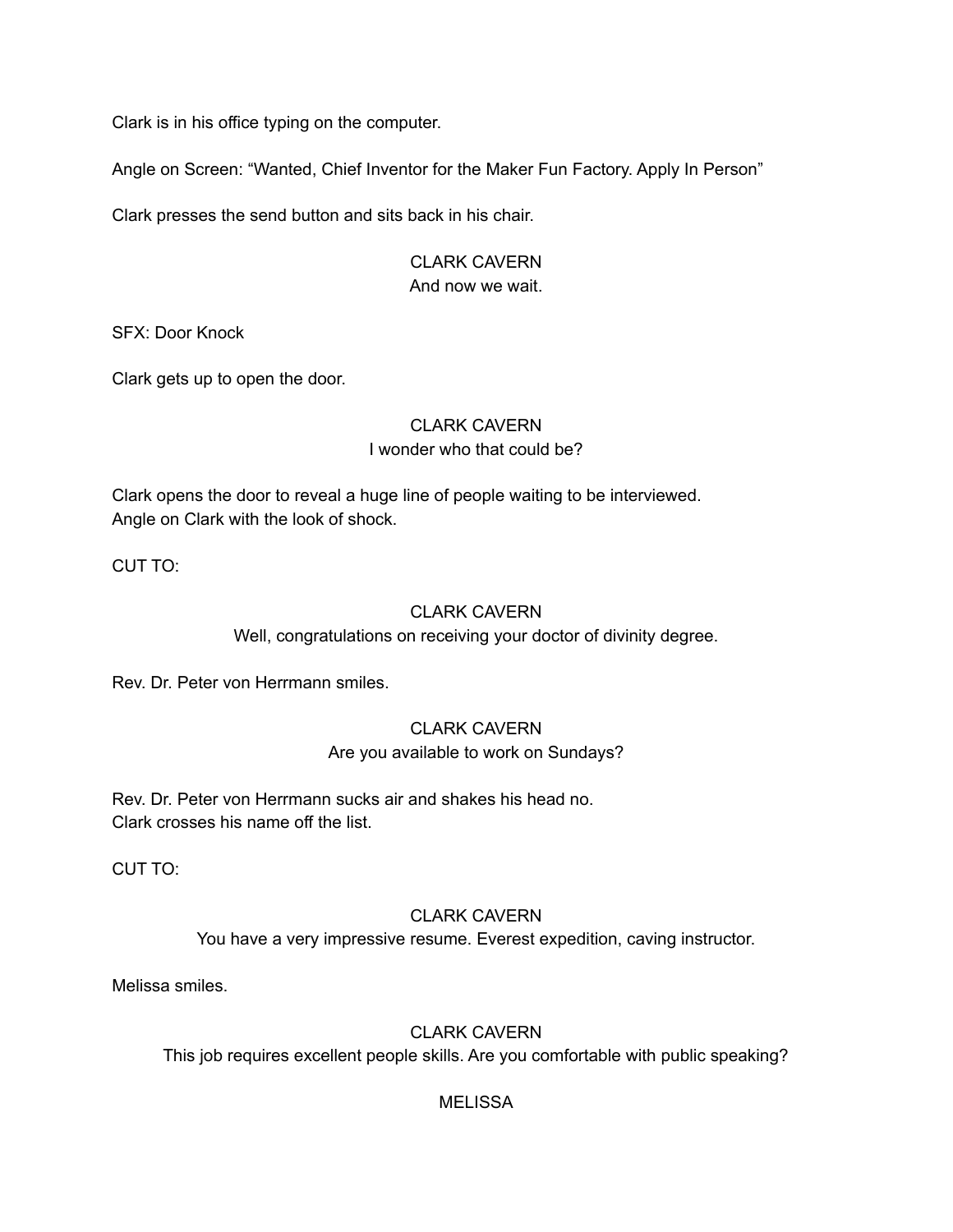#### (Gibberish)

#### Forshta meargen more..

Clark shakes his head and crosses off another name.

CUT TO:

# CLARK CAVERN

Tell me a little about yourself.

#### IAN VICTOR

Well, my name is Ian Victor and I want to make the best invention in the whole wide world. Something really awesome that would impress my mom. I like to hunt, fish, play sports, and mountain climb.

#### CLARK CAVERN

Mountain climbing, eh! Have you ever met Trek Rockrambler?

#### IAN VICTOR

Met him, I sat next to him in kindergarten. I even climbed Everest with him a couple years ago.

### CLARK CAVERN

Well, that's as good a recommendation as you'll ever get. He's my cousin. Congratulations, you've got the job.

INT: Office of Mr. Crankengear.

#### MR. CRANKENGEAR

As my new director of communications, what would you do to get the word out about the Maker Fun Factory VBS at Bluff Park UMC?

#### **MELISSA**

#### (Gibberish) Forshta meargen moore…

# MR. CRANKENGEAR

Brilliant! I love it. You're hired.

Melissa grins and gives a thumbs up.

MR. CRANKENGEAR Have you got one of these Fall Stoppers?